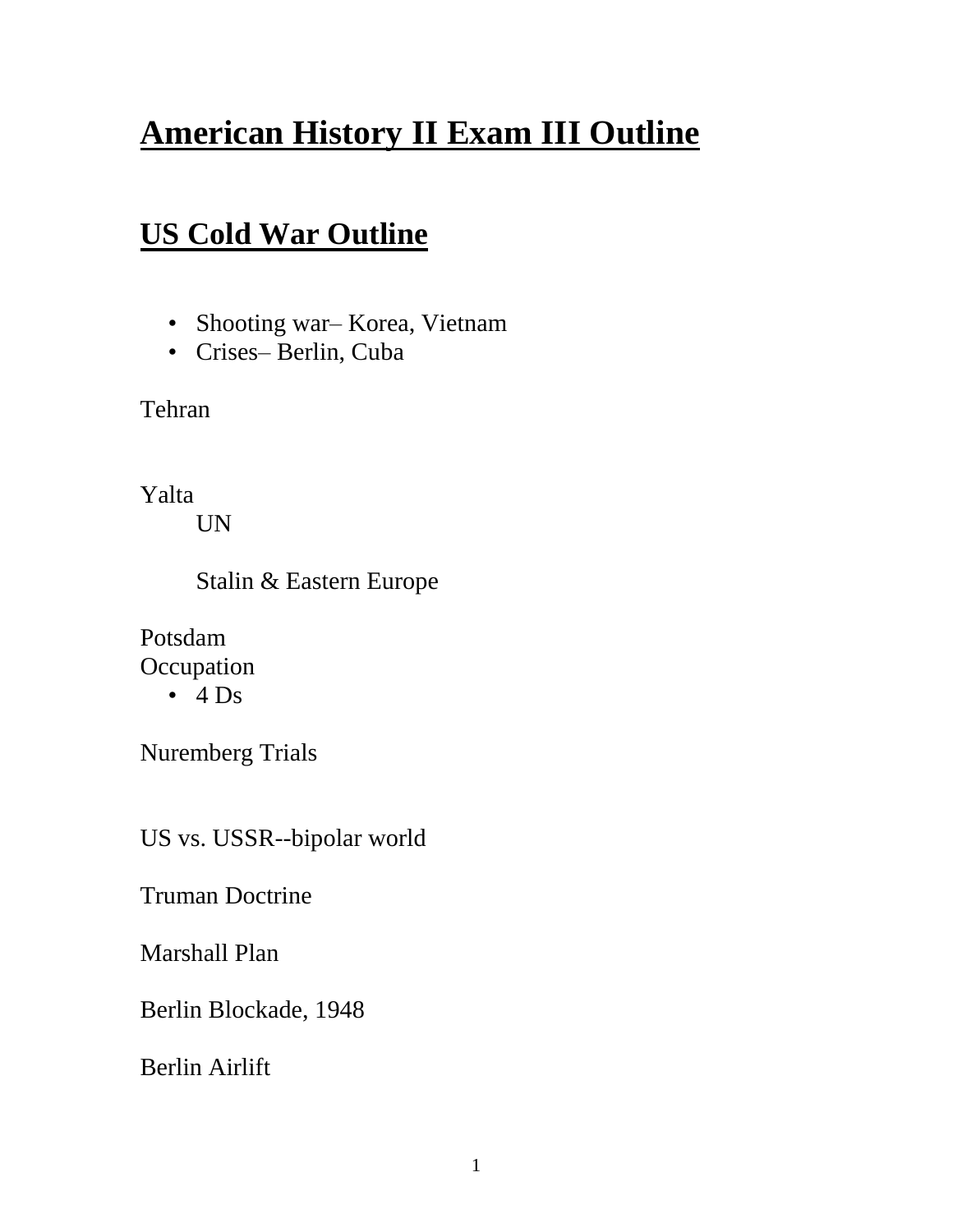NATO Warsaw Pact

Cold War Heats Up China Yugoslavia

- Communist China 1949
- Soviet nuclear bomb 1949
- Containment
- NSC-68

Korean War

Berlin Wall Crisis 1961

Cuba

• 1961 Bay of Pigs invasion

Cuban Missile Crisis

• Better communications

## **The 50s**

Post-war Economy Trends Cold War GI Bill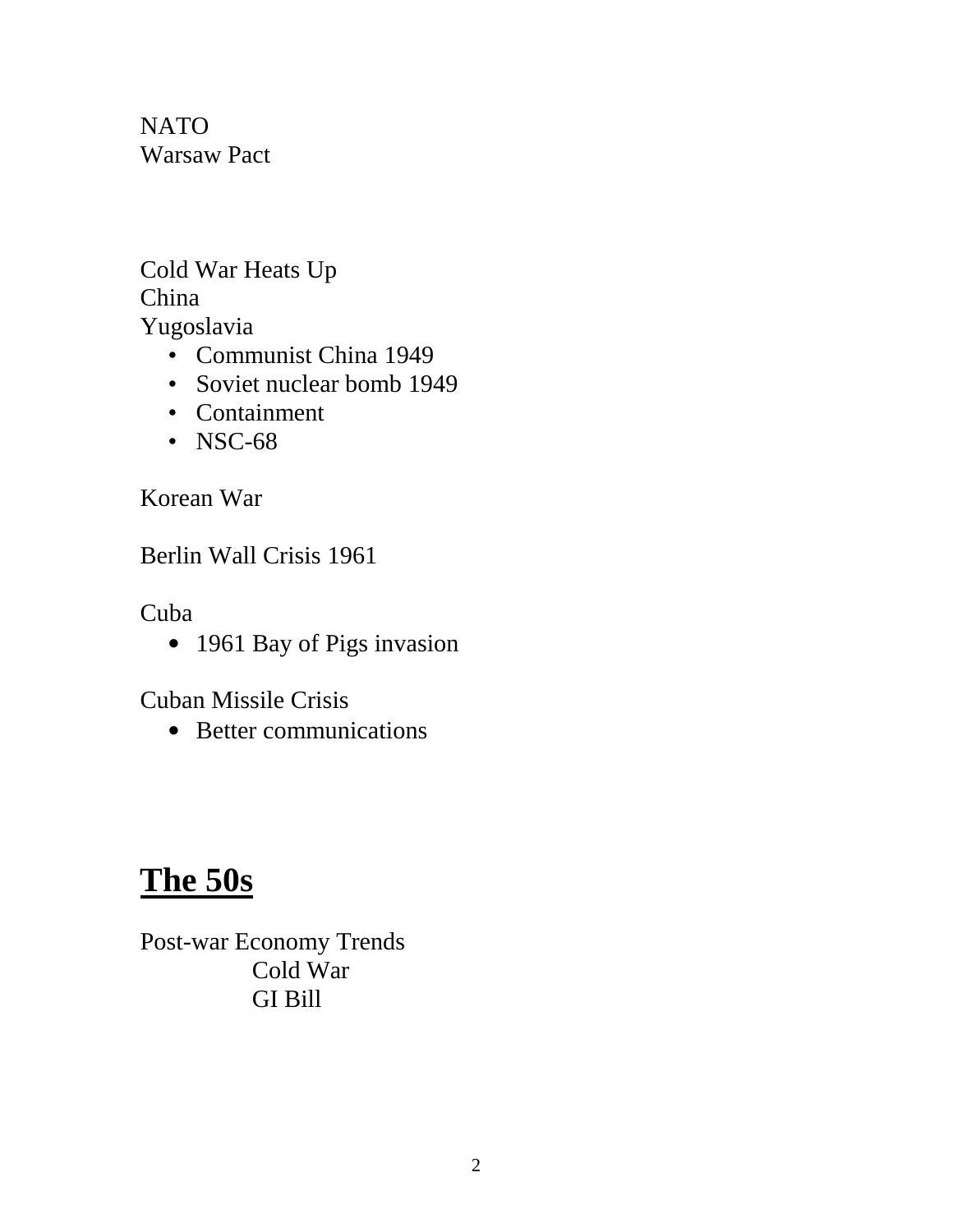Post-war Political Trends

New Deal Coalition end

Republicans

1948 Election Thomas Dewey **Dixiecrats** Segregationists Strom Thurmond

Truman

"2<sup>nd</sup> Red Scare" **HUAC** blacklist

McCarthyism

1952 Election

■ Eisenhower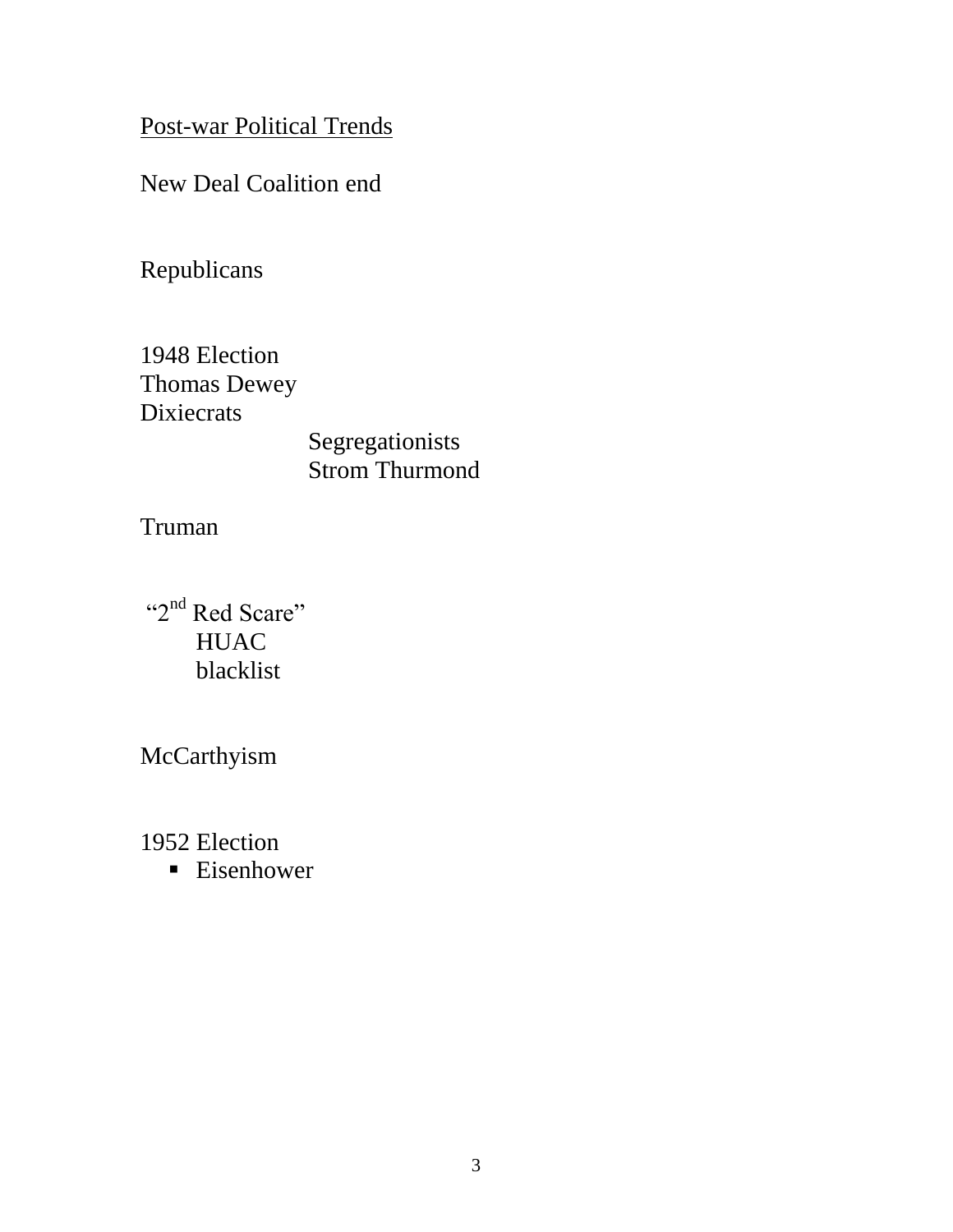## **Civil Rights Movement, 1954-1965 OUTLINE**

Brown vs. Board of Education, 1954 Thurgood Marshall Earl Warren

Montgomery Bus Boycott, 1955 Rosa Parks

Martin Luther King, Jr.

Southern Opposition Southern Manifesto White Citizens Council KKK

George Wallace

Violence Emmett Till Birmingham Church bombed Mississippi

School/University Integration

Little Rock, Arkansas, 1957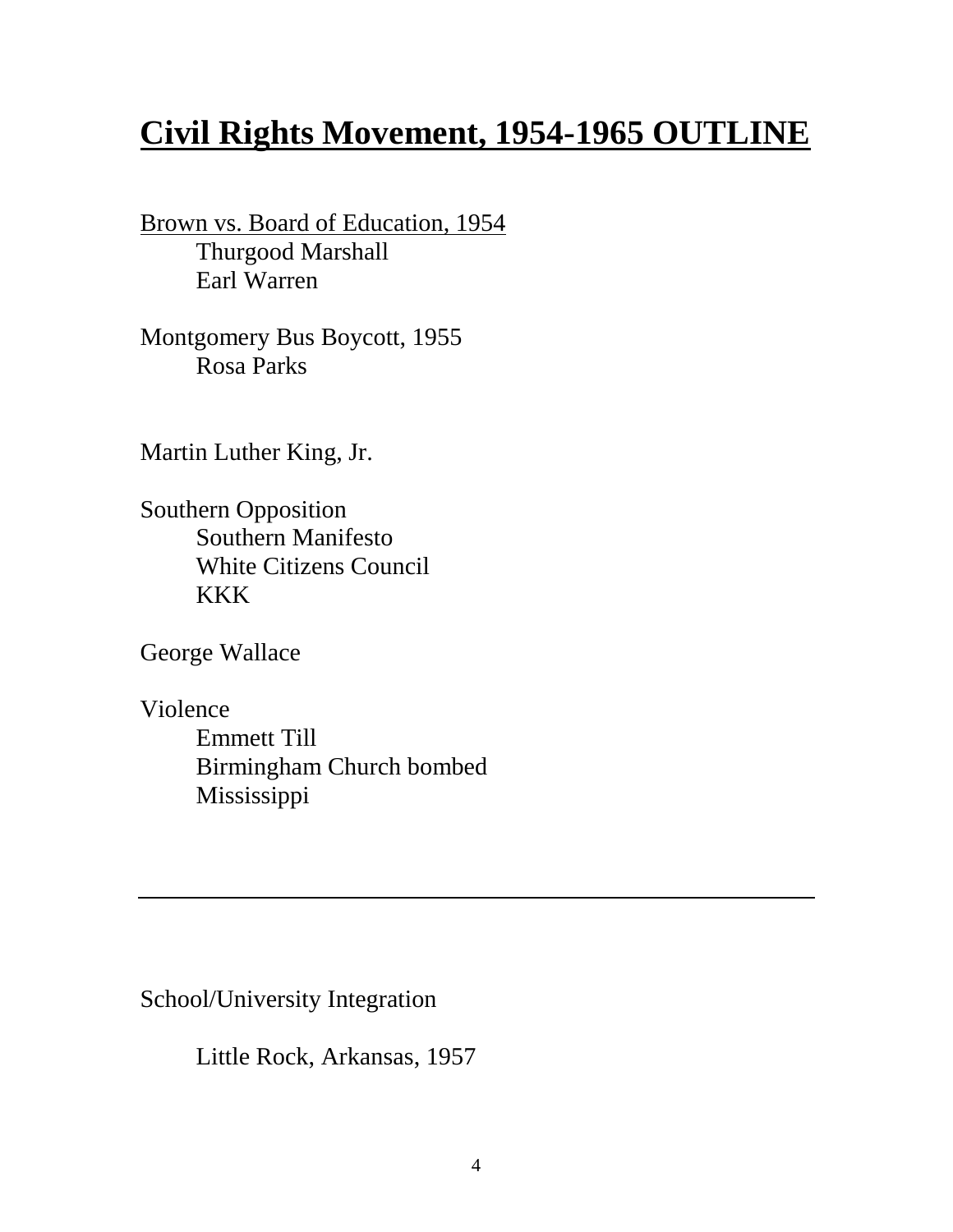University of Mississippi and University of Alabama

Freedom Rides

Sit-Ins **SNCC** Greensboro, NC

March in Birmingham, Alabama

March on Washington, 1963

Civil Rights Act of 1964

March from Selma to Montgomery, 1965

Voting Shift

Voting Rights Act of 1965

Watts Riot in LA

Splintering of the Movement Malcom X, Carmichael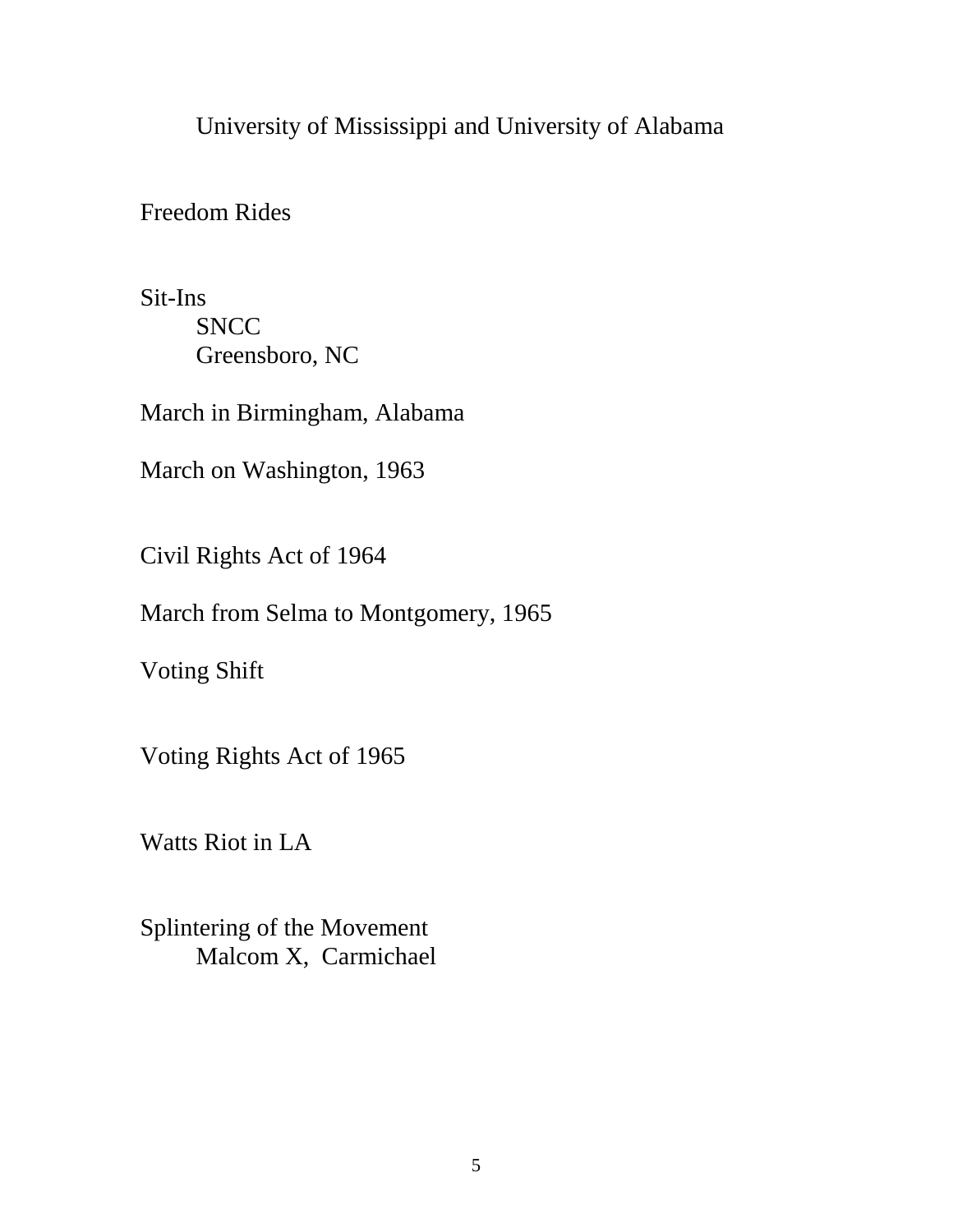## **1960s OUTLINE**

#### I. Domestic Issues

John F Kennedy Democrat Jacqueline Kennedy Lee Harvey Oswald

Robert Kennedy

Lyndon Johnson

Great Society Medicare

#### II. US Foreign Affairs

#### Vietnam Gulf of Tonkin Resolution

III. 1960s Protest Movements

IV. 1960s Society: Life During the 1960s

### **70s, 80s, & Cold War End**

I. 1970s

Détente

Richard Nixon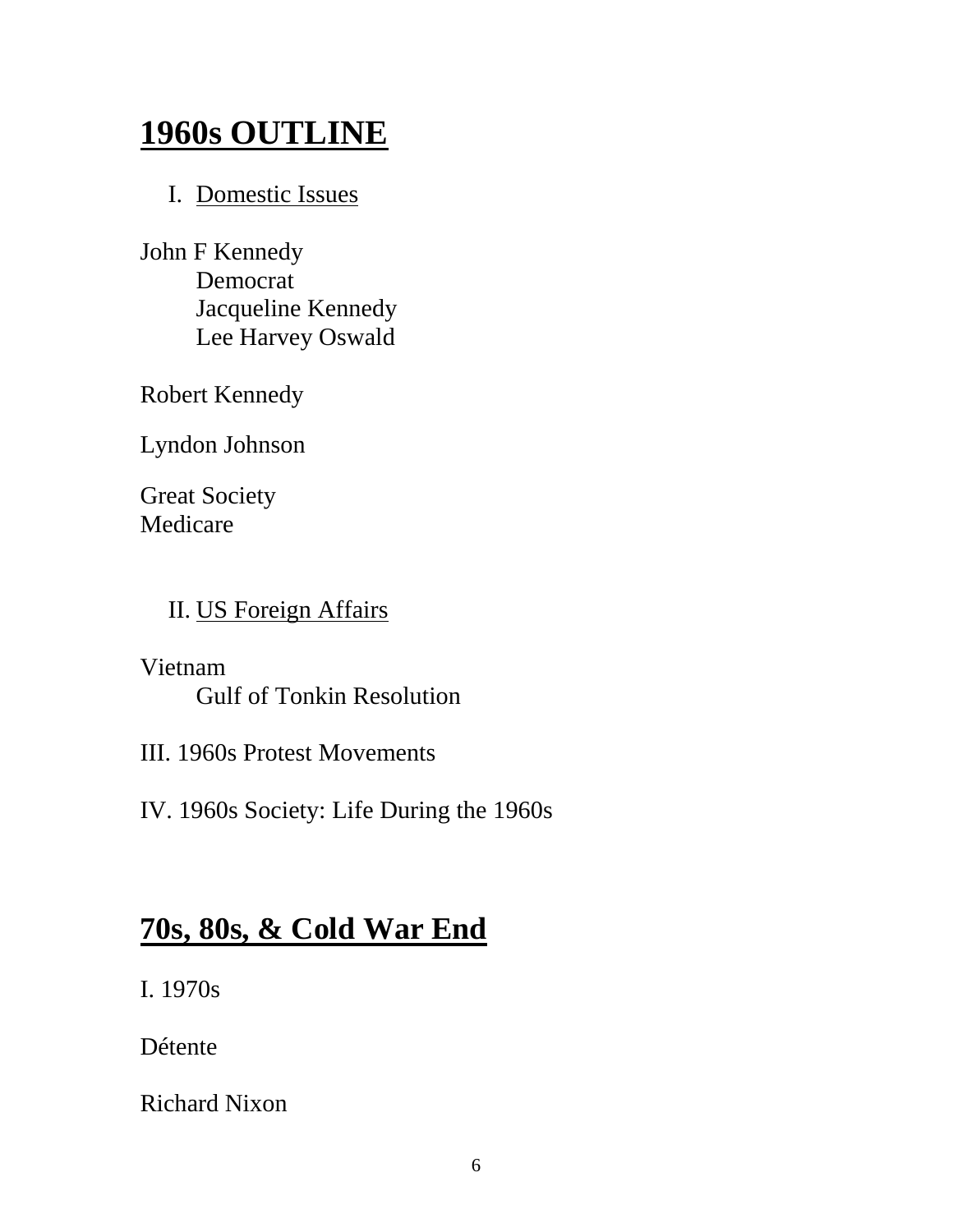Nuclear Nonproliferation Treaty US USSR BR FR China

Arms Reduction Antiballistic Missile Treaty

Helsinki Accords

Jimmy Carter Hostage crisis

II. 1980s

Ronald Reagan End of Détente

III. Cold War End: Soviet Union Gorbachev's Reforms

Gorbachev Glasnost-openness

Perestroika--Restructuring

End of the Soviet Union, 1991 Boris Yeltsin

Why the Soviet Union fell?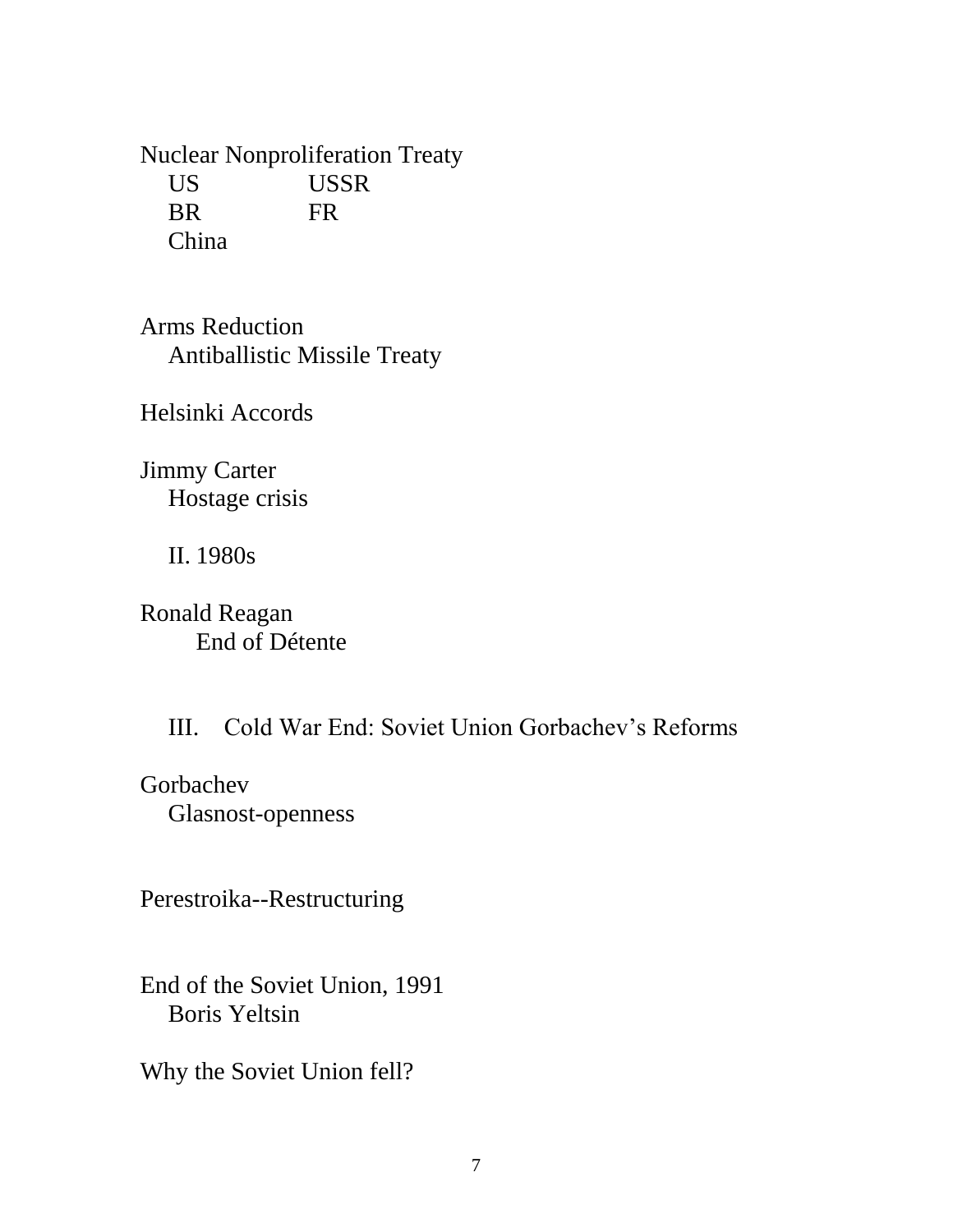Fall of Berlin Wall November 9, 1989

### **US Since the Cold War**

George H. Bush,

- Two-Plus Four Treaty
- Gulf War
- Iraq
- Saddam Hussein

Bill Clinton 1992

Democrat

- NAFTA
- Black Hawk Down, Somalia

Clinton & Yugoslavia Milosevic Scott O'Grady

Terrorism Leading UP to 9-11 US Embassies Africa USS *Cole*

2000 Election

George W. Bush September 11, 2001 Al-Qaida-- Osama bin Laden War on Terror War in Afghanistan